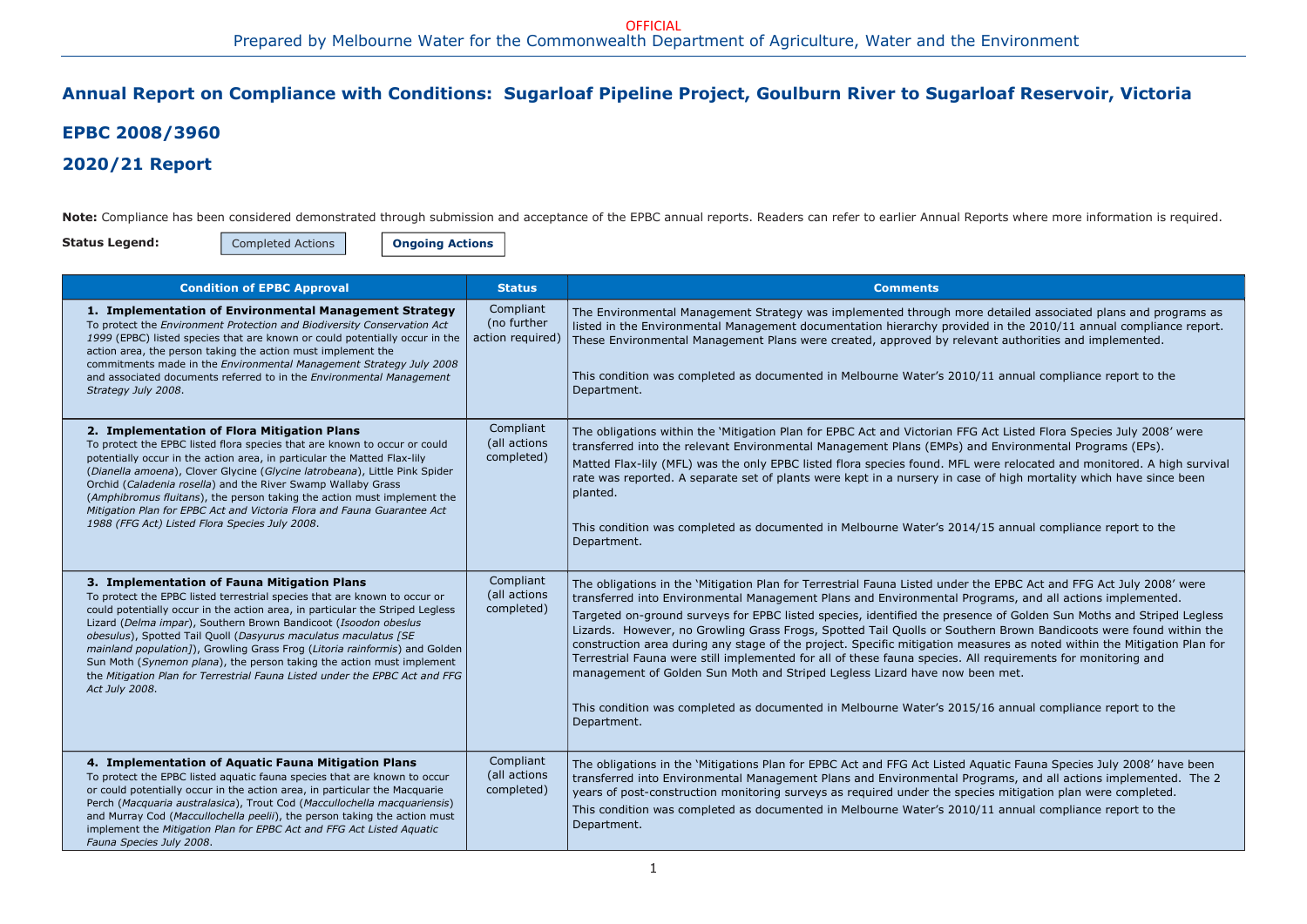M) in 2008/09 confirmed the presence of the nd management measures for GSM (including hents) were summarised in the 2009/10 res including development of a Conservation

Itoring were completed in 2011, and the final s completed for two flight seasons (2009/10 2012/13 & 2013/14) on the Sheoak

5 annual compliance report to the

tle Pink Spider Orchid, no Little Pink Spider mplemented to reflect the precautionary beline construction was completed in February

1 annual compliance report to the

were identified in on-ground surveys. Matted ere surveyed in February 2009 with detailed

ra Glen in April 2009 and were translocated MFL commenced in November 2010 until  $(2010-2014)$  as outlined in the Project

5 annual compliance report to the

ing construction of waterway crossings. The

0 annual compliance report to the

| <b>Condition of EPBC Approval</b>                                                                                                                                                                                                                                                                                                                                                                                                                                                                                                                                                                                                                                                                                                                                                                                                                           | <b>Status</b>                           | <b>Comments</b>                                                                                                                                                                                                                                                                                                                                                                                                                                                                                                                                                                                                                                                                                       |
|-------------------------------------------------------------------------------------------------------------------------------------------------------------------------------------------------------------------------------------------------------------------------------------------------------------------------------------------------------------------------------------------------------------------------------------------------------------------------------------------------------------------------------------------------------------------------------------------------------------------------------------------------------------------------------------------------------------------------------------------------------------------------------------------------------------------------------------------------------------|-----------------------------------------|-------------------------------------------------------------------------------------------------------------------------------------------------------------------------------------------------------------------------------------------------------------------------------------------------------------------------------------------------------------------------------------------------------------------------------------------------------------------------------------------------------------------------------------------------------------------------------------------------------------------------------------------------------------------------------------------------------|
| 5. Management of Golden Sun Moth<br>Where Golden Sun Moth known habitat cannot be avoided during February<br>to September, the person taking the action must implement the<br>experimental process of habitat slab replacement in known Golden Sun<br>Moth habitat. The area in which the process is undertaken must be<br>monitored for two years following the completion of the habitat slab<br>replacement.<br>If monitoring indicates a decline or loss of the Golden Sun Moth<br>population, an offset package must be submitted to the Department within<br>6 months of the monitoring results. This package must be approved by the<br>Department and implemented. The offset package may include the<br>purchasing of an area of Golden Sun Moth habitat of at least equal size for<br>conservation and the contribution to research and recovery. | Compliant<br>(all actions<br>completed) | Surveys undertaken during the active season for the Golden Sun Moth (GSN<br>GSM across most of the Sheoak property. The results of GSM monitoring an<br>habitat slab replacement experiments and grassland reinstatement experim<br>annual report to the Department. MW undertook several mitigation measure<br>Management Plan for the Sheoak property.<br>The Grassland Restoration Experiment and Habitat Slab Replacement monit<br>reports were included in the 2011/12 annual report. Monitoring of GSM was<br>& 2010/11) following construction and for three additional years (2011/12,<br>property.<br>This condition was completed as documented in Melbourne Water's 2014/15<br>Department. |
| 6. Management of Little Pink Spider Orchid<br>If the Little Pink Spider Orchid is found within the construction corridor and<br>avoidance is not possible, the Department must be notified before<br>construction in the area can commence and the person taking the action<br>must provide evidence that all alternative mitigation options for this<br>species have been exhausted prior to proposing to translocate. The<br>Department must approve the translocation.                                                                                                                                                                                                                                                                                                                                                                                   | Compliant<br>(all actions<br>completed) | Seasonal surveys were undertaken targeted toward the presence of the Litt<br>Orchid was found within the construction corridor. However, actions were in<br>approach, particularly in the Sugarloaf and Yarra Glen EMP sections. As pipe<br>2010, it is no longer necessary to report on compliance with this condition.<br>This condition was completed as documented in Melbourne Water's 2010/11<br>Department.                                                                                                                                                                                                                                                                                    |
| 7. Management of Matted Flax-lily, Clover Glycine, River<br>Swamp Wallaby Grass and Little Pink Spider Orchid.<br>If, following the outcomes of required monitoring, the translocation and<br>adaptive management of the Matted Flax-lily, Clover Glycine, River Swamp<br>Wallaby Grass and Little Pink Spider Orchid is found not to have been<br>successful, an offsets package for each relevant species must be provided<br>to the Department within 6 months. The offsets package must be<br>approved by the Department and implemented. The offsets package may<br>include the purchasing of an area of known habitat of at least equal size<br>for conservation and the contribution of research and recovery.                                                                                                                                       | Compliant<br>(all actions<br>completed) | No Clover Glycine, River Swamp Wallaby Grass or Little Pink Spider Orchid<br>Flax lily (MFL) was the only EPBC listed flora species found. Impact sites we<br>results provided in the Matted Flax-Lily translocation agreement.<br>Impacted patches of Matted Flax-Lily were removed from areas around Yarr<br>to the agreed receptor site in autumn 2010. Monitoring of the translocated I<br>2014. Monitoring and management measures were undertaken each year (2<br>commitment.<br>This condition was completed as documented in Melbourne Water's 2014/15<br>Department.                                                                                                                         |
| 8. Water Quality Monitoring<br>To protect the Macquarie Perch and the Growling Grass Frog, water quality<br>must be monitored during construction of waterway crossings to meet<br>State Environment Protection Policy (SEPP) (Waters of Victoria 2003)<br>objectives.<br>If the water quality fails to meet SEPP (WoV), due to construction activities<br>associated with the project adaptive management must be implemented.<br>In this event the Department must be provided, within two months of the<br>monitoring results being known, with a report stating the corrective action<br>implemented and the results.                                                                                                                                                                                                                                   | Compliant<br>(all actions<br>completed) | A water quality monitoring procedure was developed and implemented during<br>construction of waterway crossings was completed in 2009/10.<br>This condition was completed as documented in Melbourne Water's 2009/10<br>Department.                                                                                                                                                                                                                                                                                                                                                                                                                                                                   |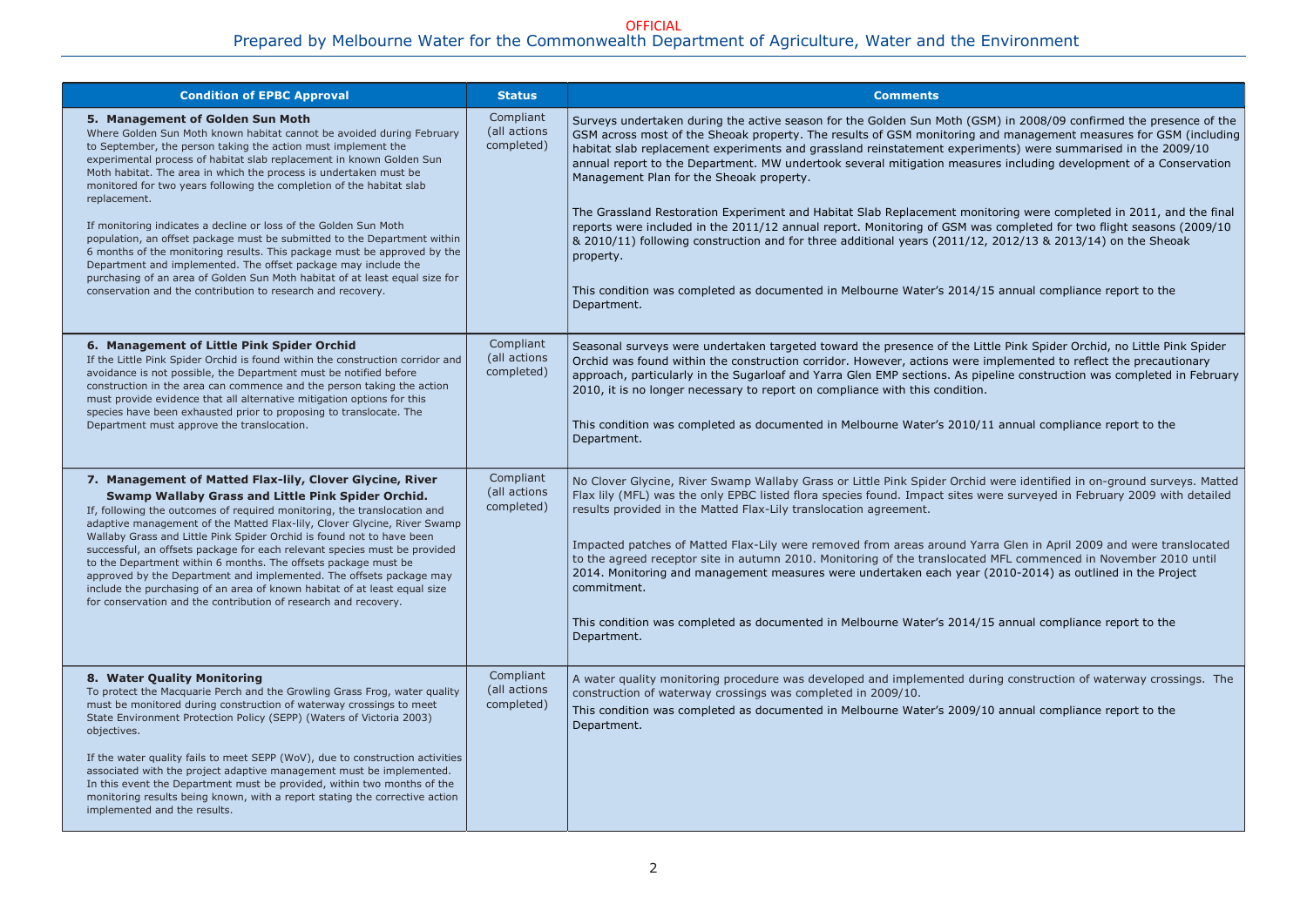#### Prepared by Melbourne Water for the Commonwealth Department of Agriculture, Water and the Environment OFFICIAL

| <b>Condition of EPBC Approval</b>                                                                                                                                                                                                                                                                                                                                                                                                                                                                                                                                                                                                                                                                                                                                                                                                                                                                                                                                                                                                                                                                                                                                                                                                                                                                                                             | <b>Status</b>                           | <b>Comments</b>                                                                                                                                                                                                                                                                                                                                                                                                                                                                                                                                                                                                                                                                                                                                                                                                                                                                                                                                                                                                                                                                                                                                                                                                                                                                                                                                                                                                                                                                                                                                                                                                                                                                                                                                                                                                                                                                                                                                                                                                                                                                                                                                                                                                                                                                                                                                                                                                                                                                                                                                                                                                                                                 |
|-----------------------------------------------------------------------------------------------------------------------------------------------------------------------------------------------------------------------------------------------------------------------------------------------------------------------------------------------------------------------------------------------------------------------------------------------------------------------------------------------------------------------------------------------------------------------------------------------------------------------------------------------------------------------------------------------------------------------------------------------------------------------------------------------------------------------------------------------------------------------------------------------------------------------------------------------------------------------------------------------------------------------------------------------------------------------------------------------------------------------------------------------------------------------------------------------------------------------------------------------------------------------------------------------------------------------------------------------|-----------------------------------------|-----------------------------------------------------------------------------------------------------------------------------------------------------------------------------------------------------------------------------------------------------------------------------------------------------------------------------------------------------------------------------------------------------------------------------------------------------------------------------------------------------------------------------------------------------------------------------------------------------------------------------------------------------------------------------------------------------------------------------------------------------------------------------------------------------------------------------------------------------------------------------------------------------------------------------------------------------------------------------------------------------------------------------------------------------------------------------------------------------------------------------------------------------------------------------------------------------------------------------------------------------------------------------------------------------------------------------------------------------------------------------------------------------------------------------------------------------------------------------------------------------------------------------------------------------------------------------------------------------------------------------------------------------------------------------------------------------------------------------------------------------------------------------------------------------------------------------------------------------------------------------------------------------------------------------------------------------------------------------------------------------------------------------------------------------------------------------------------------------------------------------------------------------------------------------------------------------------------------------------------------------------------------------------------------------------------------------------------------------------------------------------------------------------------------------------------------------------------------------------------------------------------------------------------------------------------------------------------------------------------------------------------------------------------|
| 9. Provision of Waterway Crossing Plans<br>The Waterway Crossings Category A and B Plans must be provided to the<br>Department for approval prior to construction of the waterway crossings.<br>These plans much include turbidity controls and creeks to be tunnelled.<br>These plans must be implemented.                                                                                                                                                                                                                                                                                                                                                                                                                                                                                                                                                                                                                                                                                                                                                                                                                                                                                                                                                                                                                                   | Compliant<br>(all actions<br>completed) | Environmental Management Plans for each of the Category A and B Waterway Crossings were endorsed by DSE and<br>DEWHA prior to commencement of construction on these sections.<br>This condition was completed as documented in Melbourne Water's 2009/10 annual compliance report to the<br>Department.                                                                                                                                                                                                                                                                                                                                                                                                                                                                                                                                                                                                                                                                                                                                                                                                                                                                                                                                                                                                                                                                                                                                                                                                                                                                                                                                                                                                                                                                                                                                                                                                                                                                                                                                                                                                                                                                                                                                                                                                                                                                                                                                                                                                                                                                                                                                                         |
| <b>10. Approval of Water Quality Monitoring Procedure</b><br>The Water Quality Monitoring Procedure must be provided to the<br>Department for approval prior to construction commencing of the<br>waterway crossings. This procedure must include turbidity monitoring. This<br>procedure must be implemented.                                                                                                                                                                                                                                                                                                                                                                                                                                                                                                                                                                                                                                                                                                                                                                                                                                                                                                                                                                                                                                | Compliant<br>(all actions<br>completed) | A Water Quality Monitoring Procedure, including turbidity monitoring, was completed and subsequently approved by<br>DEWHA alongside the Waterway Crossings Category B EMP on the 23 March 2009 prior to commencement of<br>construction of these waterway crossings.<br>The procedure was implemented and all monitoring and investigations performed as required for the duration of the<br>project. Construction of waterway crossings was completed in 2009/10.<br>This condition was completed as documented in Melbourne Water's 2009/10 annual compliance report to the<br>Department.                                                                                                                                                                                                                                                                                                                                                                                                                                                                                                                                                                                                                                                                                                                                                                                                                                                                                                                                                                                                                                                                                                                                                                                                                                                                                                                                                                                                                                                                                                                                                                                                                                                                                                                                                                                                                                                                                                                                                                                                                                                                    |
| <b>11. Limitation of Pipeline Operational Volumes</b><br>To protect EPBC listed fish species (Trout Cod (Maccullochella<br>macquariensis), Murray Cod (Maccullochella peelii) and Macquarie Perch<br>(Macquaria australasica) that occur or may occur in the Goulburn River,<br>the water extracted to the Sugarloaf Pipeline must be:<br>a) Not more than 75 GL in any one year;<br>b) Not more than 360 ML per day, with any variation in this daily<br>pumping rate limited to a maximum of 200 ML to minimise the rise<br>and fall in river levels upstream and downstream of the river off-take<br>structure;<br>c) Met only through controlled, pre-ordered releases from Melbourne's<br>share of the water savings allocated to it pursuant to any bulk<br>entitlement issued under the Victorian Water Act 1989;<br>d) Sourced from savings not allocated to the Living Murray Initiative or<br>the Waters for Rivers; and<br>e) Zero if the necessary regulated releases are for the maintenance of<br>environmental flows or materially deplete water stored in Eildon Weir<br>that is designated as being an environmental reserve.<br>All water savings taken from the Goulburn River must be sourced from<br>projects that comply with the requirements of the Environment Protection<br>and Biodiversity Conservation Act 1999. | Ongoing-<br>compliant to<br>date        | Melbourne Water must annually report compliance with this condition to the Department until Approval Decision EPBC<br>2008/3960 expires in July 2033.<br>In 2020/21, Melbourne Water extracted 4 ML from the Goulburn River to the Sugarloaf Pipeline. This was compliant<br>with this condition in 2020/21 because:<br>a) 4 ML (0.004 GL) is less than 75 GL<br>b) The total of 4 ML was pumped over one day with the maximum daily pumping rate of 4 ML per day being less<br>than both the permissible 360 ML per day maximum rate and the 200 ML per day allowable maximum variation<br>c) The 4 ML used by Melbourne Water was a release ordered by Yarra Valley Water from its Allocation Bank<br>Account (ABA) from Lake Eildon (ABA094501). This ABA is linked to Yarra Valley Water's bulk entitlement issue<br>under the Victoria Water Act 1989 Bulk Entitlement (Goulburn System - Yarra Valley Water) Conversion Order<br>2012. The most recent allocation to ABA094501 prior to 11 December 2020 was 7,132 ML on 19 December<br>2019. This allocation to Goulburn Trading Zone 1A represents Yarra Valley Water's share <sup>*</sup> (1/9 <sup>th</sup> ) of the actual<br>audited savings (Phase 3 savings) for 2018/19 from the Goulburn Murray Water Connections Stage 1 works in<br>Central Goulburn (CG 5-9), Rochester (RO) and Pyramid Boort (PB). The volume of water savings available for<br>allocation to Yarra Valley Water in 2020/21 was verified by an independent audit of water savings achieved in<br>2019/20 (https://www.water.vic.gov.au/ data/assets/pdf file/0028/514765/2019-20-Audit-of-Irrigation-<br>Modernisation-Water-Recovery.pdf).<br>d) As described above in point (c), the 4 ML was sourced from savings allocated to Yarra Valley Water.<br>e) The daily passing flow recorded in the Goulburn River at Killingworth on 11 December 2020 when the pumping<br>occurred (4 ML) was 2,850 ML.<br>The above daily passing flow recorded in the Goulburn River at Killingworth was greater than the 300 ML per<br>day passing flow requirement specified in clause 9.1(b) of the Bulk Entitlement (Goulburn System - Yarra Valle<br>Water) Conversion Order 2012.<br>* Yarra Valley Water's receives $1/9$ <sup>th</sup> of the savings because Melbourne is entitled to $1/3$ <sup>rd</sup> of the savings which are the<br>equally split between City West Water, South East Water and Yarra Valley Water.<br>** Flow estimated using pressure sensor data at inlet to the Goulburn Pumping station.<br>This condition is ongoing and Melbourne Water continues to report compliance annually to the Department. |
| 12. Passage of Groundwater<br>The pipeline crossing of the Yea River flood plain must ensure passage of<br>groundwater. This may be achieved by use of a groundwater shunt within                                                                                                                                                                                                                                                                                                                                                                                                                                                                                                                                                                                                                                                                                                                                                                                                                                                                                                                                                                                                                                                                                                                                                             | Compliant<br>(all actions<br>completed) | The endorsed 'Waterway Crossing - Yea River at Yea and Kalatha Creek section' Environmental Management Plan to<br>restore the groundwater flow path around the pipe after construction.                                                                                                                                                                                                                                                                                                                                                                                                                                                                                                                                                                                                                                                                                                                                                                                                                                                                                                                                                                                                                                                                                                                                                                                                                                                                                                                                                                                                                                                                                                                                                                                                                                                                                                                                                                                                                                                                                                                                                                                                                                                                                                                                                                                                                                                                                                                                                                                                                                                                         |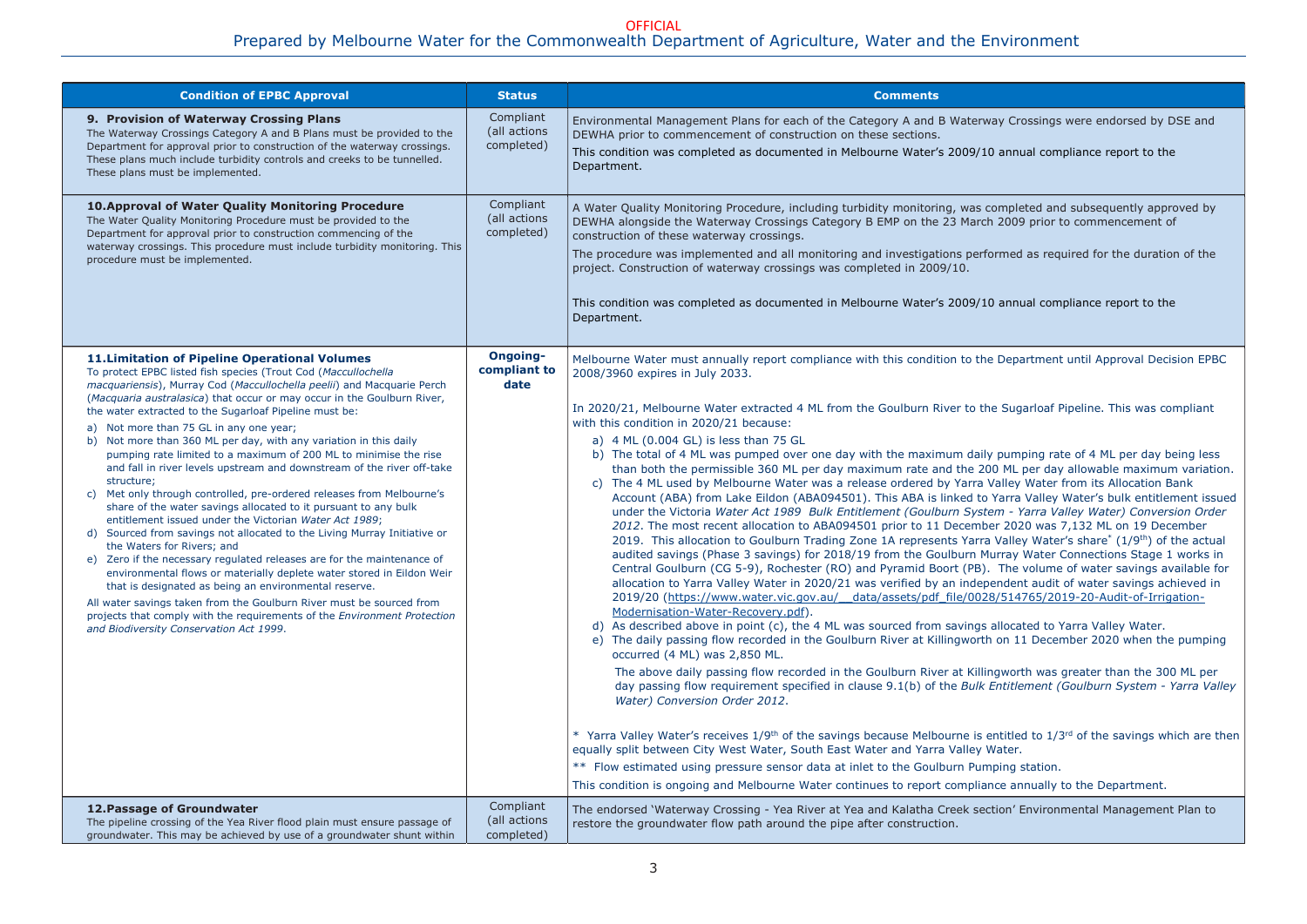#### Prepared by Melbourne Water for the Commonwealth Department of Agriculture, Water and the Environment OFFICIAL

Groundwater levels were monitored within until December 2010 and indicated the

.1 annual compliance report to the

e sections of the pipeline including the

arloaf forest was completed in 2014/15 and

T annual compliance report to the

er 2010 to alter the date in the condition 14

ance annually to the Department.

g changes to documentation or conditions: to be the Victorian Water Year (1 July - 20

grams as referred to in previous sections. 10 to alter the date in the condition to 30th

ance annually to the Department.

mentation which are available upon request

deral approval under the Environmental ptember 2008, subject to conditions.

| <b>Condition of EPBC Approval</b>                                                                                                                                                                                                                                                                                                                                                                                                                                                                                                                          | <b>Status</b>                            | <b>Comments</b>                                                                                                                                                                                                                                                                                                                                                                                                         |
|------------------------------------------------------------------------------------------------------------------------------------------------------------------------------------------------------------------------------------------------------------------------------------------------------------------------------------------------------------------------------------------------------------------------------------------------------------------------------------------------------------------------------------------------------------|------------------------------------------|-------------------------------------------------------------------------------------------------------------------------------------------------------------------------------------------------------------------------------------------------------------------------------------------------------------------------------------------------------------------------------------------------------------------------|
| the deep channel to permit the water tables to equilibrate post<br>construction across the pipeline or by some alternative method.                                                                                                                                                                                                                                                                                                                                                                                                                         |                                          | The pipeline crossing over the flood plain extends for approximately 450m.<br>the Yea flood plain on a monthly basis from the completion of construction<br>pipeline was not obstructing groundwater flow within the flood plain.<br>This condition was completed as documented in Melbourne Water's 2010/1<br>Department.                                                                                              |
| <b>13. Forest Rehabilitation Plans</b><br>Prior to construction in the Toolangi State Forest and the Sugarloaf Forest,<br>the person taking the action must provide the Department with the<br>Toolangi State Forest Rehabilitation Management Plan and the Sugarloaf<br>Forest Rehabilitation Management Plan for approval. These plans, once<br>approved, must be implemented.                                                                                                                                                                           | Compliant<br>(all actions<br>completed)  | Reinstatement Management Programs (RMP) were produced for each of the<br>Toolangi State Forest, Tunnel Portals and Sugarloaf Forest.<br>The implementation of the Forest Rehabilitation Management Plan for Suga<br>for Toolangi State Forest in 2016/17.<br>This condition was completed as documented in Melbourne Water's 2016/1<br>Department.                                                                      |
| <b>14. Annual Report on Compliance with Conditions</b><br>The person taking the action must provide by August each year an annual<br>report on the compliance with these conditions, including the results of all<br>EPBC listed surveys and environmental monitoring undertaken,<br>independent audited reports of water savings achieved and the amount of<br>water allocated for extraction, any adaptive management, any remedial<br>actions taken and the effectiveness of the measures implemented to<br>mitigate the impact on EPBC listed species. | <b>Ongoing -</b><br>compliant to<br>date | A variation to Condition 14 was approved by the Department on 28 Octobe<br>to 30 November each year.<br>This condition is ongoing and Melbourne Water continues to report complia                                                                                                                                                                                                                                       |
| 15. Changes to documents/conditions<br>If the person taking the action wishes to carry out any activity otherwise<br>than in accordance with the documents identified in the above conditions<br>relevant to EPBC listed species, the person taking the action must submit<br>for the Department's approval a revised version of the document. If the<br>Department approves a revised document, that document must be<br>implemented in place of the document originally approved.                                                                        | <b>Ongoing -</b><br>compliant to<br>date | To date, approval has been obtained from the Department for the following<br>• Clarification of period of operational volume limitations in Condition 11a<br>June $);$<br>Minor amendments to some Environmental Management Plans and Prog<br>• A variation to Condition 14 was approved by DSEWPC on 28 October 20<br>November each year.<br>This condition is ongoing and Melbourne Water continues to report complia |
| <b>16. Record Keeping</b><br>The person taking the action must maintain accurate records of all<br>activities associated with or relevant to the above conditions of approval,<br>and make them available on request by the Department. Such records<br>may be subject to audit by the Department, and used to verify compliance<br>with the conditions of approval.                                                                                                                                                                                       | <b>Ongoing -</b><br>compliant to<br>date | Melbourne Water continues to maintain accurate records and project docur<br>by the Department.                                                                                                                                                                                                                                                                                                                          |
| <b>17. Commencement of Construction</b>                                                                                                                                                                                                                                                                                                                                                                                                                                                                                                                    | Compliant<br>(all actions<br>completed)  | The Project received State Government approval on 6 August 2008 and Fee<br>Protection and Biodiversity Conservation Act 1999 (the EPBC Act) on 12 Se<br>Construction was completed within 5 years of approval in 2010.                                                                                                                                                                                                  |